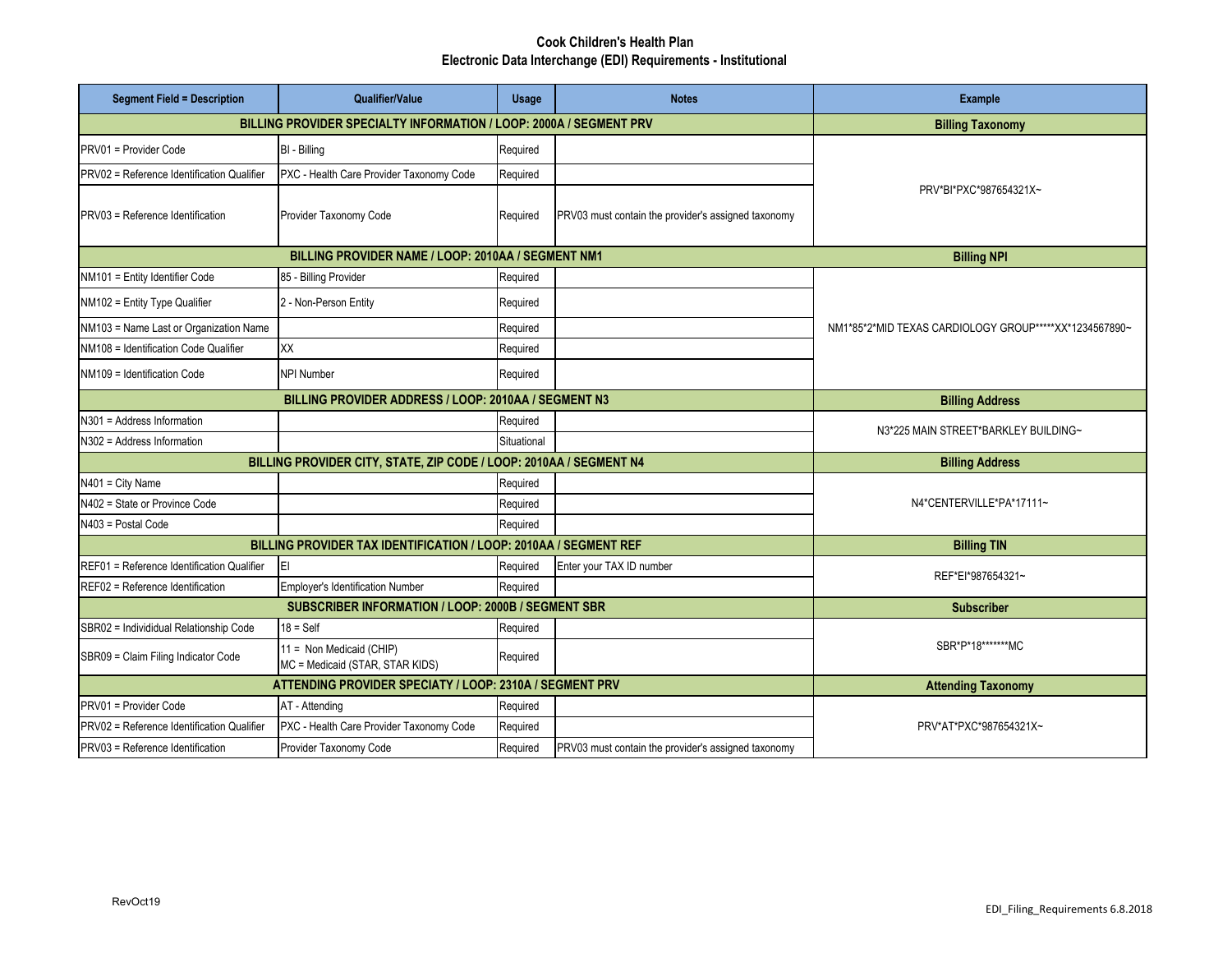## **Cook Children's Health Plan Electronic Data Interchange (EDI) Requirements - Institutional**

|                                        | <b>Rendering NPI</b>                                               |                                               |                                                                                                                                                   |                                                    |
|----------------------------------------|--------------------------------------------------------------------|-----------------------------------------------|---------------------------------------------------------------------------------------------------------------------------------------------------|----------------------------------------------------|
| NM101 = Entity Identifier Code         | 82 - Rendering Provider                                            | Required                                      | ONLY Required when Rendering provider is different than<br>the Attending provider reported in the 2310A loop                                      | NM1*82*1*SMITH*JOHN*C***XX*1234567890~             |
| NM102 = Entity Type Qualifier          | - Person                                                           | Required                                      |                                                                                                                                                   |                                                    |
| NM103 = Name Last or Organization Name |                                                                    | Required                                      |                                                                                                                                                   |                                                    |
| NM108 = Identification Code Qualifier  | XX                                                                 | Required                                      |                                                                                                                                                   |                                                    |
| NM109 = Identification Code            | <b>NPI Number</b>                                                  | Required                                      |                                                                                                                                                   |                                                    |
|                                        | OTHER SUBSCRIBER INFORMATION / LOOP: 2320 / SEGMENT SBR            |                                               |                                                                                                                                                   | <b>Other Subscriber (Coordination of Benefits)</b> |
| SBR02 = Individidual Relationship Code | $18 = Self$                                                        | Required                                      | ONLY Required when another insurance company has<br>already adjudicated the transaction prior to submitting to<br>Cook (Coordination of Benefits) | SBR*S*18********MC                                 |
| SBR09 = Claim Filing Indicator Code    | 11 = Non Medicaid (CHIP)<br>MC = Medicaid (STAR, STAR KIDS)        | Required                                      |                                                                                                                                                   |                                                    |
|                                        | <b>Other Subscriber (Coordination of Benefits)</b>                 |                                               |                                                                                                                                                   |                                                    |
| NM101 = Entity Identifier Code         | L - Insured or Subscriber                                          | Required                                      |                                                                                                                                                   |                                                    |
| NM102 = Entity Type Qualifier          | -Person<br>2 - Non-Person Entity                                   | Required                                      | ONLY Required when another insurance company has<br>already adjudicated the transaction prior to submitting to<br>Cook (Coordination of Benefits) | NM1*IL*1*SMITHJOHN*****MI*1234567890~              |
| NM103 = Name Last or Organization Name |                                                                    | Required                                      |                                                                                                                                                   |                                                    |
| NM108 = Identification Code Qualifier  | MI - Member Identification Number                                  | Required                                      |                                                                                                                                                   |                                                    |
| NM109 = Identification Code            | Plan Code                                                          | Required                                      |                                                                                                                                                   |                                                    |
|                                        | <b>Other Subscriber (Coordination of Benefits)</b>                 |                                               |                                                                                                                                                   |                                                    |
| N301 = Address Information             |                                                                    | Required                                      | ONLY Required when another insurance company has                                                                                                  | N3*225 MAIN STREET*BARKLEY BUILDING~               |
| N302 = Address Information             |                                                                    | Situational                                   | already adjudicated the transaction prior to submitting to<br>Cook (Coordination of Benefits)                                                     |                                                    |
|                                        | <b>Other Subscriber (Coordination of Benefits)</b>                 |                                               |                                                                                                                                                   |                                                    |
| V401 = City Name                       |                                                                    | Required                                      | ONLY Required when another insurance company has                                                                                                  | N4*CENTERVILLE*PA*17111~                           |
| N402 = State or Province Code          |                                                                    | Required                                      | already adjudicated the transaction prior to submitting to                                                                                        |                                                    |
| N403 = Postal Code                     | OTHER PAYER NAME / LOOP: 2330B / SEGMENT NM1                       | Required                                      | Cook (Coordination of Benefits)                                                                                                                   |                                                    |
|                                        | <b>Other Payer (Coordination of Benefits)</b>                      |                                               |                                                                                                                                                   |                                                    |
| NM101 = Entity Identifier Code         | PR - Payer                                                         | Required                                      |                                                                                                                                                   | NM1*PR*2*NAME*****PI*1234567890~                   |
| NM102 = Entity Type Qualifier          | 2 - Non-Person Enitity                                             | Required                                      | ONLY Required when another insurance company has                                                                                                  |                                                    |
| NM103 = Name Last or Organization Name |                                                                    | Required                                      | already adjudicated the transaction prior to submitting to<br>Cook (Coordination of Benefits)                                                     |                                                    |
| NM108 = Identification Code Qualifier  | PI                                                                 | Required                                      |                                                                                                                                                   |                                                    |
| NM109 = Identification Code            | Payers ID<br><b>OTHER PAYER ADDRESS / LOOP: 2330B / SEGMENT N3</b> | Required                                      |                                                                                                                                                   |                                                    |
|                                        | <b>Other Payer (Coordination of Benefits)</b>                      |                                               |                                                                                                                                                   |                                                    |
| N301 = Address Information             |                                                                    | Required                                      | ONLY Required when another insurance company has<br>already adjudicated the transaction prior to submitting to<br>Cook (Coordination of Benefits) | N3*225 MAIN STREET*BARKLEY BUILDING~               |
| N302 = Address Information             |                                                                    | Situational                                   |                                                                                                                                                   |                                                    |
|                                        | OTHER PAYER ADDRESS / LOOP: 2330B / SEGMENT N4                     | <b>Other Payer (Coordination of Benefits)</b> |                                                                                                                                                   |                                                    |
| N401 = City Name                       |                                                                    | Required                                      | ONLY Required when another insurance company has<br>already adjudicated the transaction prior to submitting to<br>Cook (Coordination of Benefits) | N4*CENTERVILLE*PA*17111~                           |
| N402 = State or Province Code          |                                                                    | Required                                      |                                                                                                                                                   |                                                    |
| N403 = Postal Code                     |                                                                    | Required                                      |                                                                                                                                                   |                                                    |